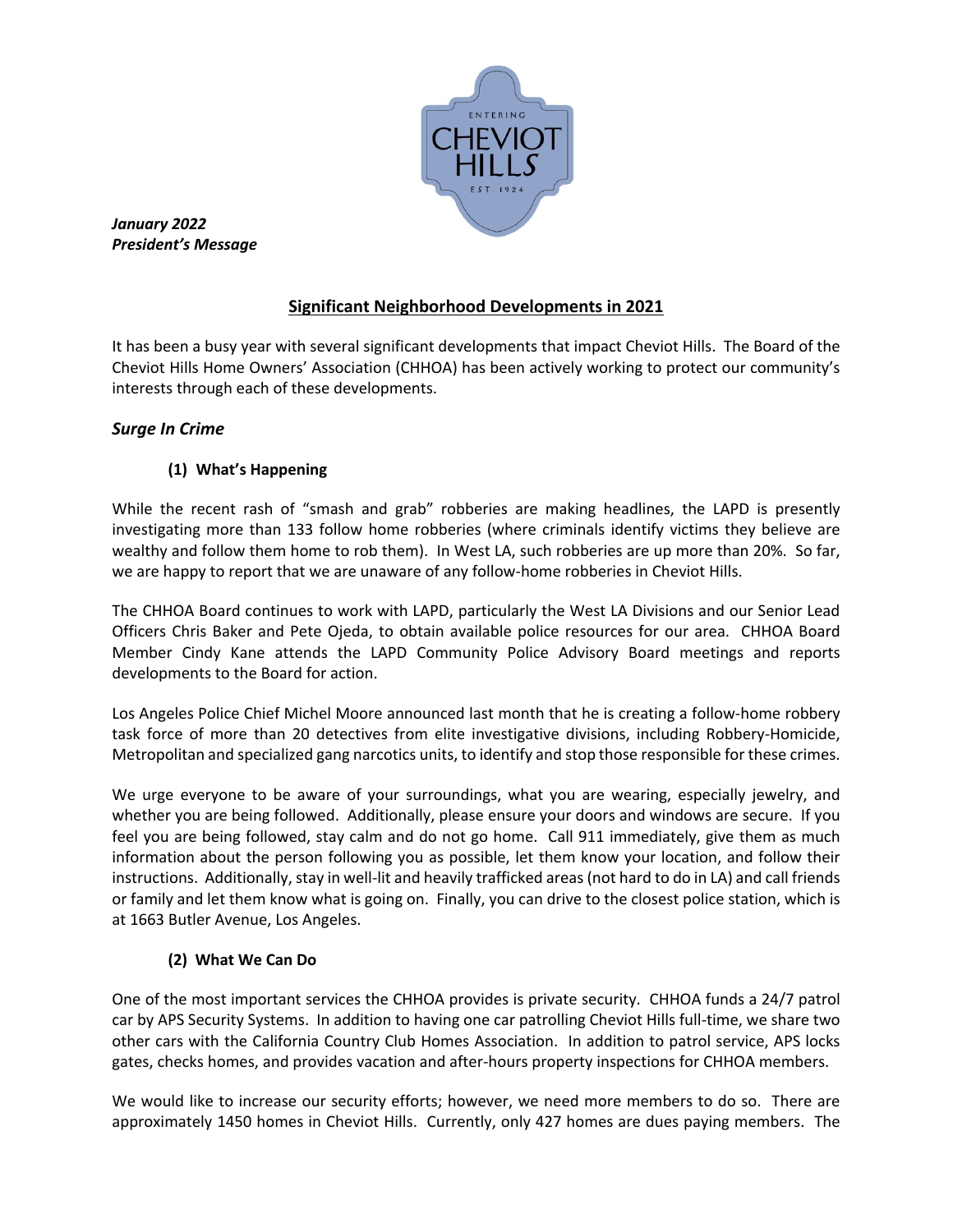more members we have, the safer we can make our community, so please encourage your neighbors to join the Cheviot Hills Home Owners' Association.

### *Multi-Unit Housing In Areas Previously Zoned For Single Homes*

California has a severe housing crisis and our state government is feeling the heat to do something, whether it makes sense or not. The CHHOA has been monitoring all proposed legislation and organizing public comment from our stakeholders so our voices can be heard as these laws are being considered. Even so, the Legislature and Governor Newsom have moved ahead with two bills that likely will change housing density in our area.

On September 16, 2021, Governor Newsom signed Senate Bills 9 and 10 into law which, among other things, allow an existing qualified single-family zoned parcel to be subdivided into two lots and developed with four units, without California Environmental Quality Act (CEQA) review. This includes single family neighborhoods like Cheviot Hills. Areas like Cheviot are the focus of these measures because we live in what politicians call a "transit rich area" meaning, proximity to public transportation - major MTA bus routes and the Expo Line.

SB 9, which is the more relevant bill to our neighborhood, does two things. First, it requires that most local governments approve applications for duplexes on lots zoned for single family homes. Second, it requires local governments to permit subdivision of single family lots into two parcels. This is critical because it allows for four units to be built on what is currently a single-family lot. However, in an effort to limit the obvious benefit to real estate developers, the Legislature included a number of "residency" requirements. For example, applications for lot splits must include a signed affidavit attesting that the applicant intends to occupy one of the housing units as a principal residence for a minimum of three years; a lot cannot be split more than once; short-term occupancy will be prohibited thereby eliminating the VRBO or Airbnb problem; and an ADU unit cannot be added to a split lot.

Sacramento has crafted these bills so local governments are unable to stop the duplexes or lot splits, but they do have two major powers under the bills: First, local governments can impose "objective design standards" that don't conflict with the law. And second, they can deny a project if it would create a "specific, adverse impact on health and safety".

As a result, it is up to all of us at the local level to ensure the restrictions associated with these laws are enforced. We urge you to keep an eye out for any new multi-family construction and make sure the owner inhabits the property, is not renting the property out on a short-term basis, and the development complies with the requirements of the law.

#### *Redistricting Leads To Better Representation For Cheviot Hills*

Gerrymandering and redistricting efforts to consolidate political power on the national and state levels are widely reported, but similar tug-of-wars also exist at the local level. One of the final maps for the LA City Council districts tried to dilute the Westside's voting power by splitting up the Westside Neighborhood Council ("WNC") into three different council districts. Cheviot Hills would have been cut off from Westwood and Brentwood, and placed in a district going south through Baldwin Hills and east all the way to Western. After countless hearings and vociferous input from the CHHOA, Cheviot Hills will remain part of District 5, grouped with our historically connected neighbors to the north and west.

CHHOA Board Member Margaret Gillespie was part of the WNC task force to make sure our stakeholders' interests were protected. As some of you may recall, the redistricting process in 1991 ended up with Cheviot Hills being split down the middle, with one side of Motor Avenue in a different council district from their neighbors across the street. We made sure this did not happen again.